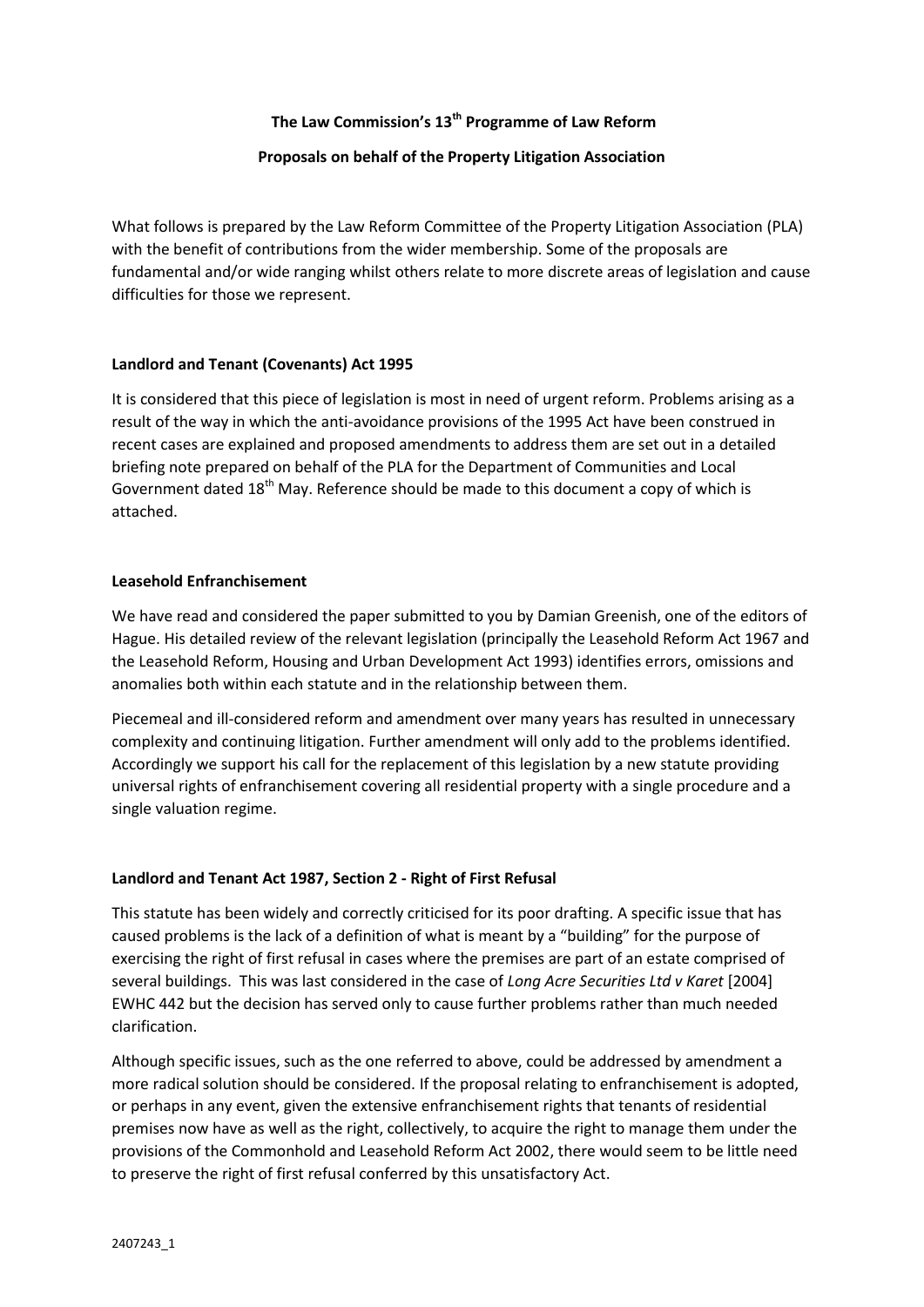## **Commonhold and Leasehold Reform Act 2002, Part 2 Chapter 1 - Right to Manage**

We would welcome the amendment of the above statute so as to clarify that, once the right to manage is acquired, the RTM company becomes the "Responsible Person" in respect of compliance with Health & Safety/Fire Safety legislation in the premises and is the entity that should be the subject of any enforcement proceedings, not the freeholder, even though the freeholder remains the legal owner.

Similarly, with regard to planning/listed building consents, responsibility for compliance should be upon the RTM company and any necessary enforcement action taken against the RTM company. Once RTM has been acquired the freeholder is unable to enforce the management covenants in the lease and powerless to ensure compliance.

### **Landlord and Tenant Act 1985, Section 20 - Consultation Requirements**

Our first proposal regarding the above is specific and seeks to address a practical problem arising from the Upper Tribunal's decision in *Foundling Court v London Borough of Camden* [2016] UKUT366 which imposes a duty upon head landlords to consult with sub-tenants as well as with their direct tenants when they are contemplating major works or entering into qualifying long term agreements.

It would be helpful to include, by amendment, a right on the part of the head landlord to give notice to its tenant requiring details of the subtenants with whom it has to consult and an obligation upon the tenant to provide such information within a specific time period.

More generally consideration should be given to relaxing the consultation requirements where the landlord is a company owned by the leaseholders of the building. The cost and complexity of complying with section 20 is becoming an unnecessary burden upon such entities.

### **Law of property Act 1925 Section 121 - Rentcharges**

The recent decision of the Upper Tribunal in *Roberts v Lawton* [2016] UKUT 395 has drawn attention to the problems that can arise with a property that is subject to a rentcharge. Rentcharges typically raise modest sums per property and are payable whether or not they have been demanded.

Where rent charges are unpaid, a rentcharge owner is entitled to grant a long lease of the relevant property to trustees for the purpose of raising income to cover the arrears and the costs referable to both the non-payment and the grant of the rentcharge lease. In *Roberts* such costs considerably outweighed the arrears. The rentcharge lease can be protected by registration thus making the property unsaleable until payment is made.

The Upper Tribunal, with some reluctance, found that this was lawful.

Although the Rentcharges Act 1977 will abolish existing rentcharges in 2037 it is possible that the result in *Roberts* will encourage others to follow a similar business model in the interim. Sensible reform could involve making the right to recover (and the registration of a rentcharge lease) conditional on a demand having been properly made. The demand should set out required information alerting the property owner of the statutory right of redemption.